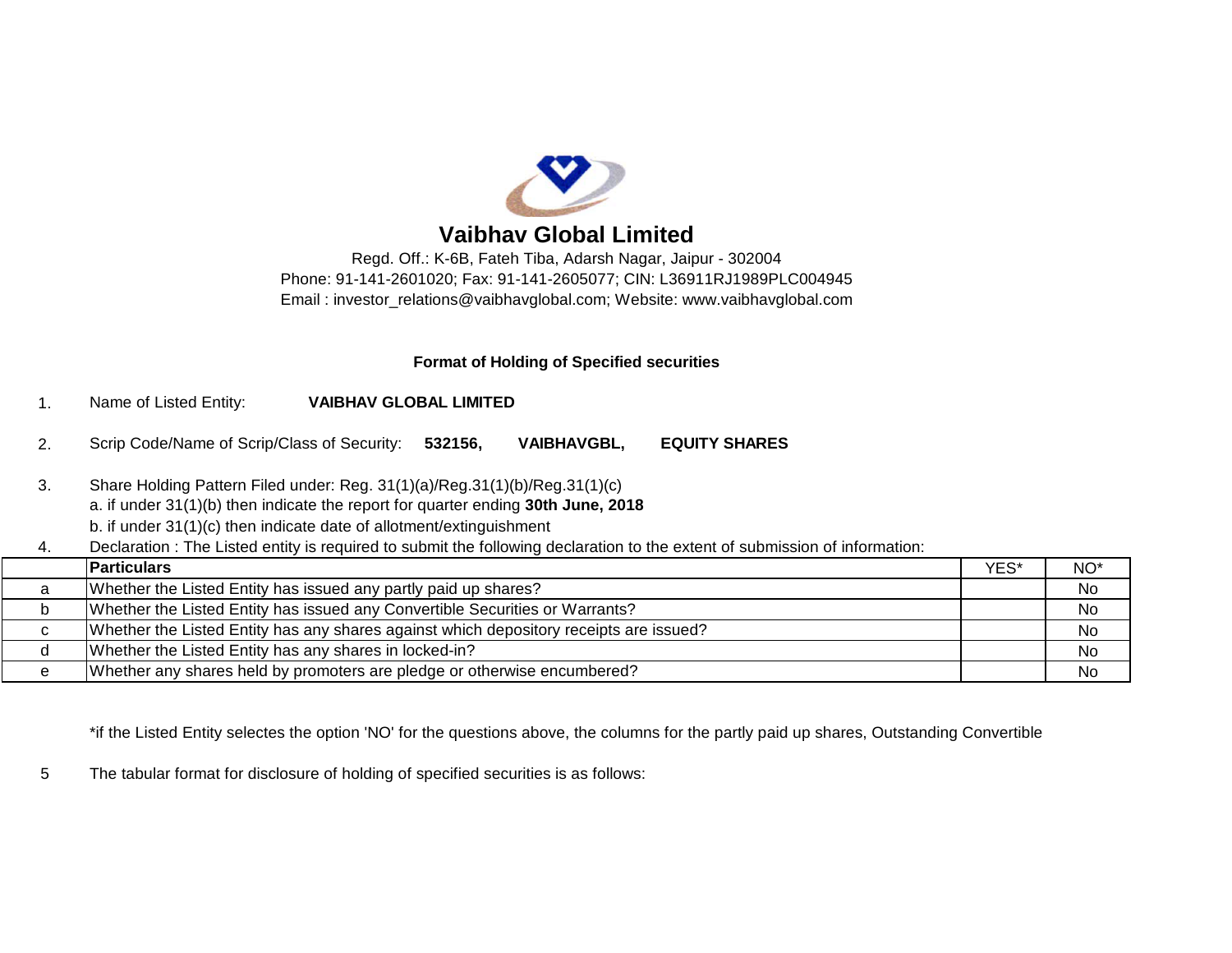|              | Table I - Summary Statement holding of specified securities |                       |                                           |                                                        |                                                                               |                                   |                                                                                          |                                                          |                          |                              |        |                                                                                |                                                                                                                                                                                 |                          |                                         |                          |                                                                     |                                                           |     |                                                             |  |       |  |        |       |
|--------------|-------------------------------------------------------------|-----------------------|-------------------------------------------|--------------------------------------------------------|-------------------------------------------------------------------------------|-----------------------------------|------------------------------------------------------------------------------------------|----------------------------------------------------------|--------------------------|------------------------------|--------|--------------------------------------------------------------------------------|---------------------------------------------------------------------------------------------------------------------------------------------------------------------------------|--------------------------|-----------------------------------------|--------------------------|---------------------------------------------------------------------|-----------------------------------------------------------|-----|-------------------------------------------------------------|--|-------|--|--------|-------|
| Cate<br>gory | <b>Category of Shareholder</b>                              | No of<br>Shareholders | No of fully paid up<br>equity shares held | No of<br>Partly<br>paid-up<br>equity<br>shares<br>held | No of<br><b>Shares</b><br>Underlyi<br>ng<br>Deposito<br>ry<br><b>Receipts</b> | <b>Total No of Shares</b><br>Held | Shareholding as a %<br>of total no of shares<br>(calculated as per<br><b>SCRR, 1957)</b> | Number of Voting Rights held in each class of securities |                          |                              |        | No of<br><b>Shares</b><br><b>Outstandin</b><br>converttibl<br><b>Warrants)</b> | Shareholding<br>as a %<br>Underlying assuming full<br>conversion<br>of<br>convertible<br>e securities Securities (as<br>(Including a percentage<br>of diluted<br>share capital) |                          | Number of<br>Locked in<br><b>Shares</b> |                          | Number of<br><b>Shares</b><br>pledged or<br>otherwise<br>encumbered | Number of equity<br>shares held in<br>dematerialized form |     |                                                             |  |       |  |        |       |
| (1)          | (II)                                                        | (III)                 | (IV)                                      | (V)                                                    | (VI)                                                                          | $(VII) = (IV)+(V)+(VI)$           | $(VIII) = As a % of$<br>$(A+B+C2)$                                                       | (IX)                                                     |                          |                              |        |                                                                                |                                                                                                                                                                                 |                          |                                         |                          |                                                                     |                                                           | (X) | $(XI) =$<br>$(VII)+(X)$ As a<br>percentage<br>of $(A+B+C2)$ |  | (XII) |  | (XIII) | (XIV) |
|              |                                                             |                       |                                           |                                                        |                                                                               |                                   |                                                                                          | <b>No of Voting Rights</b>                               |                          | Total as a %<br>of $(A+B+C)$ |        |                                                                                | No.<br>(a)                                                                                                                                                                      | As a<br>$%$ of<br>total  | No.<br>(a)                              | As a<br>% of<br>total    |                                                                     |                                                           |     |                                                             |  |       |  |        |       |
|              |                                                             |                       |                                           |                                                        |                                                                               |                                   |                                                                                          | Class X                                                  | Class Y                  | Total                        |        |                                                                                |                                                                                                                                                                                 |                          |                                         |                          |                                                                     |                                                           |     |                                                             |  |       |  |        |       |
| (A)          | Promoter & Promoter Group                                   | 10                    | 21,668,858                                | $\sim$                                                 | $\overline{\phantom{a}}$                                                      | 21,668,858                        | 66.44                                                                                    | 21,668,858                                               | $\overline{\phantom{a}}$ | 21,668,858                   | 66.44  | $\blacksquare$                                                                 | 66.44                                                                                                                                                                           | $\overline{\phantom{a}}$ | $\blacksquare$                          | $\blacksquare$           | $\overline{\phantom{a}}$                                            | 21,668,858                                                |     |                                                             |  |       |  |        |       |
| (B)          | Public                                                      | 6,273                 | 10,929,696                                | $\overline{\phantom{a}}$                               | $\overline{\phantom{a}}$                                                      | 10,929,696                        | 33.51                                                                                    | 10,929,696                                               | $\blacksquare$           | 10,929,696                   | 33.51  | $\sim$                                                                         | 33.51                                                                                                                                                                           | $\overline{\phantom{a}}$ | $\blacksquare$                          | $\sim$                   | $\overline{\phantom{a}}$                                            | 10,903,039                                                |     |                                                             |  |       |  |        |       |
| (C)          | Non Promoter-Non Public                                     | $\overline{1}$        | 14,101                                    | $\sim$                                                 | $\overline{\phantom{a}}$                                                      | 14,101                            | 0.04                                                                                     | 14,101                                                   | $\blacksquare$           | 14,101                       | 0.04   | $\sim$                                                                         | 0.04                                                                                                                                                                            | $\overline{\phantom{a}}$ | $\blacksquare$                          | $\blacksquare$           | $\overline{\phantom{a}}$                                            | 5,803                                                     |     |                                                             |  |       |  |        |       |
|              | (C1) Shares underlying DRs                                  | $\blacksquare$        | $\overline{\phantom{a}}$                  | $\overline{\phantom{a}}$                               | $\overline{\phantom{a}}$                                                      | $\overline{\phantom{a}}$          | $\overline{\phantom{a}}$                                                                 | $\overline{\phantom{a}}$                                 | $\overline{\phantom{a}}$ |                              | $\sim$ | $\overline{\phantom{a}}$                                                       | $\blacksquare$                                                                                                                                                                  | $\overline{\phantom{a}}$ | $\overline{\phantom{a}}$                | $\sim$                   | $\overline{\phantom{a}}$                                            | $\overline{\phantom{a}}$                                  |     |                                                             |  |       |  |        |       |
|              | (C2) Shares held by Employes Trusts                         | $\mathbf{1}$          | 14,101                                    | $\sim$                                                 | $\overline{\phantom{a}}$                                                      | 14,101                            | 0.04                                                                                     | 14,101                                                   | $\blacksquare$           | 14,101                       | 0.04   | $\blacksquare$                                                                 | 0.04                                                                                                                                                                            | $\overline{\phantom{a}}$ | $\blacksquare$                          | $\sim$                   | $\overline{\phantom{a}}$                                            | 5,803                                                     |     |                                                             |  |       |  |        |       |
|              |                                                             |                       |                                           |                                                        |                                                                               |                                   |                                                                                          |                                                          |                          |                              |        |                                                                                |                                                                                                                                                                                 |                          |                                         |                          |                                                                     |                                                           |     |                                                             |  |       |  |        |       |
|              | Total:                                                      | 6,284                 | 32,612,655                                | $\overline{\phantom{a}}$                               | $\overline{\phantom{a}}$                                                      | 32,612,655                        | 100.00                                                                                   | 32,612,655                                               | $\blacksquare$           | 32,612,655                   | 100.00 | $\blacksquare$                                                                 | 100.00                                                                                                                                                                          | $\overline{\phantom{a}}$ | $\overline{\phantom{a}}$                | $\overline{\phantom{a}}$ | $\overline{\phantom{a}}$                                            | 32,577,700                                                |     |                                                             |  |       |  |        |       |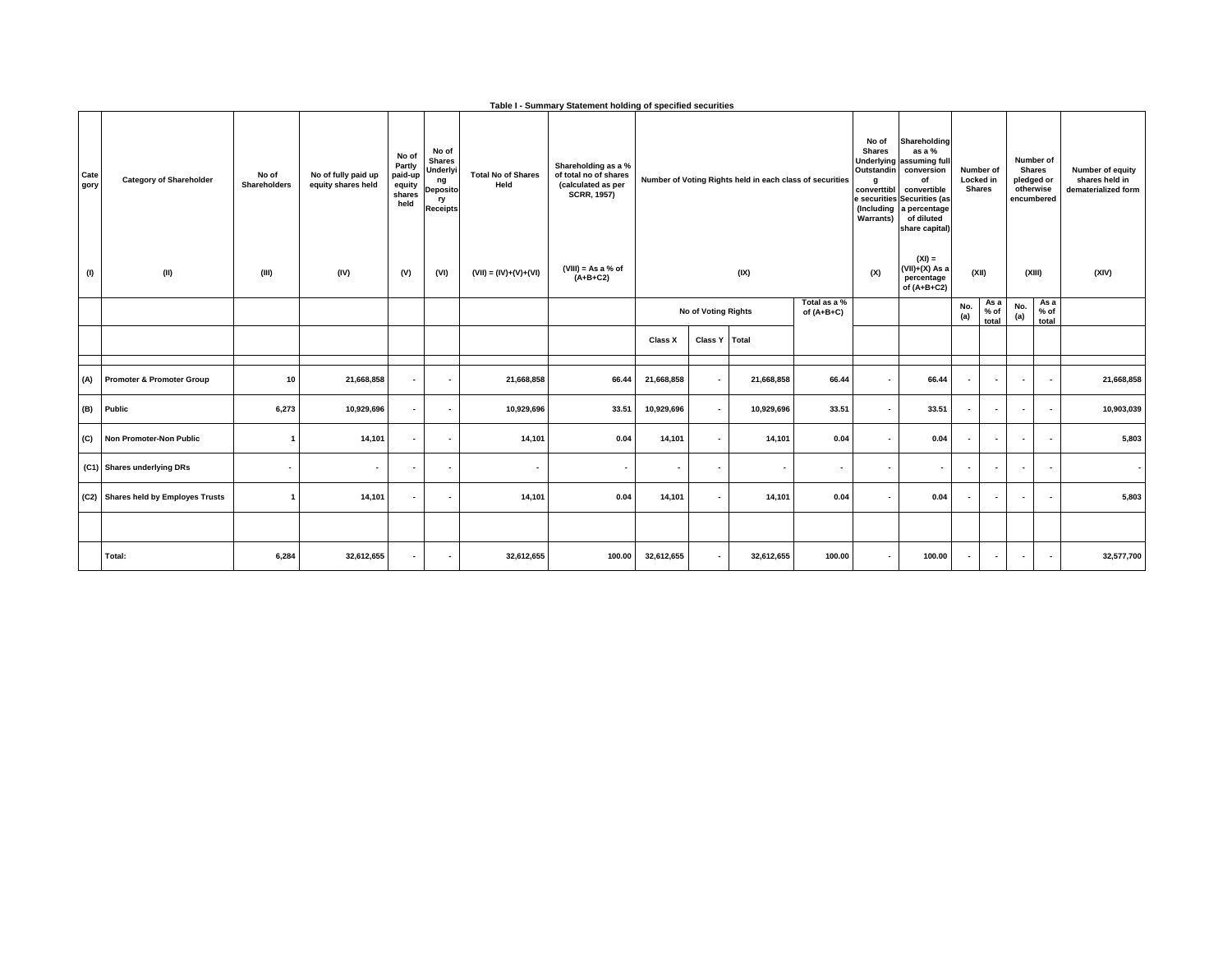### **Table II - Statement showing shareholding pattern of the Promoter and Promoter Group**

|     | Category & Name of the Shareholder<br>PAN<br>(II)<br>(1)                      | No of<br>Sharehold<br>ers<br>(III) | No of fully paid up<br>equity shares held<br>(IV) | No of<br>Partly paid-<br>up equity<br>shares held<br>(V) | No of<br><b>Shares</b><br>Underlying<br>Depository<br>Receipts<br>(VI) | <b>Total No of Shares</b><br>Held<br>$(VII) = (IV+V+VI)$ | Sharehold<br>ing as a %<br>(calculate<br>d as per<br>SCRR,<br>1957) As a<br>% of<br>$(A+B+C2)$<br>(VIII) |                          | Number of Voting Rights held in each class of securities<br>(IX) |            |                              |                          |              |                          |                          |            |                      |            |  |  |  |  |  |  |  |  |  |  |  |  |  |  |  |  |  |  |  |  |  |  |  |  |  |  |  |  |  |  |  |  |  |  |  |  |  |  |  |  |  |  |  |  |  |  |  | No of Voting Rights |  |  |  |  |  |  |  |  |  |  |  |  |  | No of Shares<br>Underlying<br>Outstanding<br>converttible |  |  |  | Number of Locked in<br><b>Shares</b><br>(XII) |  | <b>Number of Shares</b><br>pledged or otherwise<br>encumbered<br>(XIII) | Number of equity<br>shares held in<br>dematerialized<br>form<br>(XIV) |
|-----|-------------------------------------------------------------------------------|------------------------------------|---------------------------------------------------|----------------------------------------------------------|------------------------------------------------------------------------|----------------------------------------------------------|----------------------------------------------------------------------------------------------------------|--------------------------|------------------------------------------------------------------|------------|------------------------------|--------------------------|--------------|--------------------------|--------------------------|------------|----------------------|------------|--|--|--|--|--|--|--|--|--|--|--|--|--|--|--|--|--|--|--|--|--|--|--|--|--|--|--|--|--|--|--|--|--|--|--|--|--|--|--|--|--|--|--|--|--|--|--|---------------------|--|--|--|--|--|--|--|--|--|--|--|--|--|-----------------------------------------------------------|--|--|--|-----------------------------------------------|--|-------------------------------------------------------------------------|-----------------------------------------------------------------------|
|     |                                                                               |                                    |                                                   |                                                          |                                                                        |                                                          |                                                                                                          |                          |                                                                  |            |                              |                          |              |                          | As a % of                |            | As a % of            |            |  |  |  |  |  |  |  |  |  |  |  |  |  |  |  |  |  |  |  |  |  |  |  |  |  |  |  |  |  |  |  |  |  |  |  |  |  |  |  |  |  |  |  |  |  |  |  |                     |  |  |  |  |  |  |  |  |  |  |  |  |  |                                                           |  |  |  |                                               |  |                                                                         |                                                                       |
|     |                                                                               |                                    |                                                   |                                                          |                                                                        |                                                          |                                                                                                          | Class X                  | Class Y                                                          | Total      | Total as a % of<br>$(A+B+C)$ |                          |              | No.                      | total Shares<br>held     | No.        | total Shares<br>held |            |  |  |  |  |  |  |  |  |  |  |  |  |  |  |  |  |  |  |  |  |  |  |  |  |  |  |  |  |  |  |  |  |  |  |  |  |  |  |  |  |  |  |  |  |  |  |  |                     |  |  |  |  |  |  |  |  |  |  |  |  |  |                                                           |  |  |  |                                               |  |                                                                         |                                                                       |
| (1) | Indian                                                                        |                                    |                                                   |                                                          |                                                                        |                                                          |                                                                                                          |                          |                                                                  |            |                              |                          |              |                          |                          |            |                      |            |  |  |  |  |  |  |  |  |  |  |  |  |  |  |  |  |  |  |  |  |  |  |  |  |  |  |  |  |  |  |  |  |  |  |  |  |  |  |  |  |  |  |  |  |  |  |  |                     |  |  |  |  |  |  |  |  |  |  |  |  |  |                                                           |  |  |  |                                               |  |                                                                         |                                                                       |
| (a) | Individuals/Hindu undivided Family                                            |                                    | 3,369,024                                         | $\epsilon$                                               |                                                                        | 3,369,024                                                | 10.33                                                                                                    | 3,368,974                | $\sim$                                                           | 3,369,024  | 10.33                        | $\epsilon$               | 10.33        | ٠                        | $\overline{\phantom{a}}$ | $\sim$     | $\sim$               | 3,369,024  |  |  |  |  |  |  |  |  |  |  |  |  |  |  |  |  |  |  |  |  |  |  |  |  |  |  |  |  |  |  |  |  |  |  |  |  |  |  |  |  |  |  |  |  |  |  |  |                     |  |  |  |  |  |  |  |  |  |  |  |  |  |                                                           |  |  |  |                                               |  |                                                                         |                                                                       |
|     | NIRMAL KUMAR BARDIYA                                                          | $\epsilon$                         | 1,791,628                                         | $\sim$                                                   | $\sim$                                                                 | 1,791,628                                                | 5.49                                                                                                     | 1,791,628                | $\sim$                                                           | 1,791,628  | 5.49                         | $\sim$                   | 5.49         | $\sim$                   | $\sim$                   | $\sim$     | $\sim$               | 1,791,628  |  |  |  |  |  |  |  |  |  |  |  |  |  |  |  |  |  |  |  |  |  |  |  |  |  |  |  |  |  |  |  |  |  |  |  |  |  |  |  |  |  |  |  |  |  |  |  |                     |  |  |  |  |  |  |  |  |  |  |  |  |  |                                                           |  |  |  |                                               |  |                                                                         |                                                                       |
|     | RAHIMULLAH                                                                    | $\sim$                             | 862,751                                           | $\sim$                                                   | $\sim$                                                                 | 862,751                                                  | 2.65                                                                                                     | 862,751                  | $\sim$                                                           | 862,751    | 2.65                         | $\sim$                   | 2.65         | $\sim$                   | $\sim$                   | $\sim$     | $\sim$               | 862,751    |  |  |  |  |  |  |  |  |  |  |  |  |  |  |  |  |  |  |  |  |  |  |  |  |  |  |  |  |  |  |  |  |  |  |  |  |  |  |  |  |  |  |  |  |  |  |  |                     |  |  |  |  |  |  |  |  |  |  |  |  |  |                                                           |  |  |  |                                               |  |                                                                         |                                                                       |
|     | DEEPTI AGRAWAL                                                                | $\epsilon$                         | 526,990                                           | $\sim$                                                   | $\sim$                                                                 | 526,990                                                  | 1.62                                                                                                     | 526,990                  | $\sim$                                                           | 526,990    | 1.62                         | $\sim$                   | 1.62         | $\sim$                   | $\sim$                   | $\sim$     | $\sim$               | 526,990    |  |  |  |  |  |  |  |  |  |  |  |  |  |  |  |  |  |  |  |  |  |  |  |  |  |  |  |  |  |  |  |  |  |  |  |  |  |  |  |  |  |  |  |  |  |  |  |                     |  |  |  |  |  |  |  |  |  |  |  |  |  |                                                           |  |  |  |                                               |  |                                                                         |                                                                       |
|     | KUSUM BARDIYA                                                                 | $\cdot$                            | 165,205                                           | $\sim$                                                   | $\cdot$                                                                | 165,205                                                  | 0.51                                                                                                     | 165,205                  | $\sim$                                                           | 165,205    | 0.51                         | $\sim$                   | 0.51         | $\sim$                   | $\cdot$                  | ٠.         | $\sim$               | 165,205    |  |  |  |  |  |  |  |  |  |  |  |  |  |  |  |  |  |  |  |  |  |  |  |  |  |  |  |  |  |  |  |  |  |  |  |  |  |  |  |  |  |  |  |  |  |  |  |                     |  |  |  |  |  |  |  |  |  |  |  |  |  |                                                           |  |  |  |                                               |  |                                                                         |                                                                       |
|     | SHEELA AGARWAL                                                                | $\cdot$                            | 22,450                                            | $\sim$                                                   | $\sim$                                                                 | 22,450                                                   | 0.07                                                                                                     | 22,400                   | $\sim$                                                           | 22,450     | 0.07                         | $\sim$                   | 0.07         | ×                        | $\sim$                   | $\sim$     | $\sim$               | 22,450     |  |  |  |  |  |  |  |  |  |  |  |  |  |  |  |  |  |  |  |  |  |  |  |  |  |  |  |  |  |  |  |  |  |  |  |  |  |  |  |  |  |  |  |  |  |  |  |                     |  |  |  |  |  |  |  |  |  |  |  |  |  |                                                           |  |  |  |                                               |  |                                                                         |                                                                       |
| (b) | Central Government/State Government(s)                                        | $\cdot$                            | $\sim$                                            | $\sim$                                                   | $\sim$                                                                 | $\sim$                                                   | $\sim$                                                                                                   | $\sim$                   | $\cdot$                                                          | $\sim$     | $\sim$                       | $\epsilon$               | $\mathbf{r}$ | $\sim$                   | $\sim$                   |            | $\sim$               | $\sim$     |  |  |  |  |  |  |  |  |  |  |  |  |  |  |  |  |  |  |  |  |  |  |  |  |  |  |  |  |  |  |  |  |  |  |  |  |  |  |  |  |  |  |  |  |  |  |  |                     |  |  |  |  |  |  |  |  |  |  |  |  |  |                                                           |  |  |  |                                               |  |                                                                         |                                                                       |
| (c) | <b>Financial Institutions/Banks</b>                                           | ٠                                  | ٠                                                 | in 1919.                                                 | $\sim$                                                                 | $\overline{\phantom{a}}$                                 | $\sim$                                                                                                   | $\cdot$                  | $\sim$                                                           | $\sim$     | $\sim$                       | $\sim$                   | $\sim$       | $\sim$                   | $\sim$                   |            | $\sim$               | $\sim$     |  |  |  |  |  |  |  |  |  |  |  |  |  |  |  |  |  |  |  |  |  |  |  |  |  |  |  |  |  |  |  |  |  |  |  |  |  |  |  |  |  |  |  |  |  |  |  |                     |  |  |  |  |  |  |  |  |  |  |  |  |  |                                                           |  |  |  |                                               |  |                                                                         |                                                                       |
| (d) | Any Other (BODY CORPORATE)                                                    |                                    | 18,252,764                                        | $\sim$                                                   | $\sim$                                                                 | 18,252,764                                               | 55.97                                                                                                    | 18,252,764               | $\sim$                                                           | 18,252,764 | 55.97                        | $\sim$                   | 55.97        | $\sim$                   | $\sim$                   | $\sim$     | $\sim$               | 18,252,764 |  |  |  |  |  |  |  |  |  |  |  |  |  |  |  |  |  |  |  |  |  |  |  |  |  |  |  |  |  |  |  |  |  |  |  |  |  |  |  |  |  |  |  |  |  |  |  |                     |  |  |  |  |  |  |  |  |  |  |  |  |  |                                                           |  |  |  |                                               |  |                                                                         |                                                                       |
|     | BRETT PLASTICS PVT LTD                                                        | ×                                  | 18,252,764                                        | $\sim$                                                   |                                                                        | 18,252,764                                               | 55.97                                                                                                    | 18,252,764               | $\sim$                                                           | 18,252,764 | 55.97                        | $\sim$                   | 55.97        | $\overline{\phantom{a}}$ | $\sim$                   |            | $\sim$               | 18,252,764 |  |  |  |  |  |  |  |  |  |  |  |  |  |  |  |  |  |  |  |  |  |  |  |  |  |  |  |  |  |  |  |  |  |  |  |  |  |  |  |  |  |  |  |  |  |  |  |                     |  |  |  |  |  |  |  |  |  |  |  |  |  |                                                           |  |  |  |                                               |  |                                                                         |                                                                       |
|     | Sub-Total (A)(1)                                                              | 6                                  | 21,621,788                                        | $\sim$                                                   | $\overline{\phantom{a}}$                                               | 21,621,788                                               | 66.30                                                                                                    | 21,621,738               | $\sim$                                                           | 21,621,788 | 66.30                        | $\sim$                   | 66.30        | $\sim$                   | $\sim$                   | $\sim$     | $\sim$               | 21,621,788 |  |  |  |  |  |  |  |  |  |  |  |  |  |  |  |  |  |  |  |  |  |  |  |  |  |  |  |  |  |  |  |  |  |  |  |  |  |  |  |  |  |  |  |  |  |  |  |                     |  |  |  |  |  |  |  |  |  |  |  |  |  |                                                           |  |  |  |                                               |  |                                                                         |                                                                       |
| (2) | Foreign                                                                       |                                    |                                                   |                                                          |                                                                        |                                                          |                                                                                                          |                          |                                                                  |            |                              |                          |              |                          |                          |            |                      |            |  |  |  |  |  |  |  |  |  |  |  |  |  |  |  |  |  |  |  |  |  |  |  |  |  |  |  |  |  |  |  |  |  |  |  |  |  |  |  |  |  |  |  |  |  |  |  |                     |  |  |  |  |  |  |  |  |  |  |  |  |  |                                                           |  |  |  |                                               |  |                                                                         |                                                                       |
| (a) | <b>Individuals (Non-Resident</b><br>Individuals/Foreign Individuals           |                                    | 47,070                                            |                                                          |                                                                        | 47,070                                                   | 0.14                                                                                                     | 47,070                   | $\overline{\phantom{a}}$                                         | 47,070     | 0.14                         | $\overline{\phantom{a}}$ | 0.14         | $\overline{\phantom{a}}$ |                          |            |                      | 47,070     |  |  |  |  |  |  |  |  |  |  |  |  |  |  |  |  |  |  |  |  |  |  |  |  |  |  |  |  |  |  |  |  |  |  |  |  |  |  |  |  |  |  |  |  |  |  |  |                     |  |  |  |  |  |  |  |  |  |  |  |  |  |                                                           |  |  |  |                                               |  |                                                                         |                                                                       |
|     | SUNIL AGRAWAL                                                                 | $\cdot$                            | 28,140                                            | $\sim$                                                   | $\sim$                                                                 | 28,140                                                   | 0.09                                                                                                     | 28,140                   | $\sim$                                                           | 28,140     | 0.09                         | $\sim$                   | 0.09         | $\sim$                   | $\sim$                   | ٠.         | $\sim$               | 28,140     |  |  |  |  |  |  |  |  |  |  |  |  |  |  |  |  |  |  |  |  |  |  |  |  |  |  |  |  |  |  |  |  |  |  |  |  |  |  |  |  |  |  |  |  |  |  |  |                     |  |  |  |  |  |  |  |  |  |  |  |  |  |                                                           |  |  |  |                                               |  |                                                                         |                                                                       |
|     | <b>HURSH AGRAWAL</b>                                                          | $\epsilon$                         | 10,000                                            | $\sim$                                                   | $\sim$                                                                 | 10,000                                                   | 0.03                                                                                                     | 10,000                   | $\epsilon$                                                       | 10,000     | 0.03                         | $\sim$                   | 0.03         | $\sim$                   | $\sim$                   |            | $\epsilon$           | 10,000     |  |  |  |  |  |  |  |  |  |  |  |  |  |  |  |  |  |  |  |  |  |  |  |  |  |  |  |  |  |  |  |  |  |  |  |  |  |  |  |  |  |  |  |  |  |  |  |                     |  |  |  |  |  |  |  |  |  |  |  |  |  |                                                           |  |  |  |                                               |  |                                                                         |                                                                       |
|     | SANJEEV AGRAWAL                                                               | $\sim$                             | 8,320                                             | $\sim$                                                   | $\sim$                                                                 | 8,320                                                    | 0.03                                                                                                     | 8,320                    | $\sim$                                                           | 8,320      | 0.03                         | $\sim$                   | 0.03         | $\sim$                   | $\sim$                   | $\sim$     | $\sim$               | 8,320      |  |  |  |  |  |  |  |  |  |  |  |  |  |  |  |  |  |  |  |  |  |  |  |  |  |  |  |  |  |  |  |  |  |  |  |  |  |  |  |  |  |  |  |  |  |  |  |                     |  |  |  |  |  |  |  |  |  |  |  |  |  |                                                           |  |  |  |                                               |  |                                                                         |                                                                       |
|     | NEIL AGRAWAL                                                                  | ×                                  | 610                                               | $\sim$                                                   | $\sim$                                                                 | 610                                                      | 0.00                                                                                                     | 610                      | $\epsilon$                                                       | 610        | 0.00                         | $\sim$                   | 0.00         | $\sim$                   | $\sim$                   |            | $\sim$               | 610        |  |  |  |  |  |  |  |  |  |  |  |  |  |  |  |  |  |  |  |  |  |  |  |  |  |  |  |  |  |  |  |  |  |  |  |  |  |  |  |  |  |  |  |  |  |  |  |                     |  |  |  |  |  |  |  |  |  |  |  |  |  |                                                           |  |  |  |                                               |  |                                                                         |                                                                       |
| (b) | Government                                                                    | $\cdot$                            | ٠                                                 | $\sim$                                                   | $\sim$                                                                 | $\sim$                                                   | $\sim$                                                                                                   | $\sim$                   | $\sim$                                                           | $\sim$     | $\sim$                       | $\sim$                   | ٠            | $\sim$                   | $\sim$                   |            | $\sim$               | $\sim$     |  |  |  |  |  |  |  |  |  |  |  |  |  |  |  |  |  |  |  |  |  |  |  |  |  |  |  |  |  |  |  |  |  |  |  |  |  |  |  |  |  |  |  |  |  |  |  |                     |  |  |  |  |  |  |  |  |  |  |  |  |  |                                                           |  |  |  |                                               |  |                                                                         |                                                                       |
| (c) | Institutions                                                                  | $\cdot$                            |                                                   | $\sim$                                                   |                                                                        | $\sim$                                                   | $\sim$                                                                                                   | $\overline{\phantom{a}}$ | $\sim$                                                           | $\sim$     | $\sim$                       | $\epsilon$               | ٠            | $\sim$                   | $\sim$                   |            | $\sim$               | $\sim$     |  |  |  |  |  |  |  |  |  |  |  |  |  |  |  |  |  |  |  |  |  |  |  |  |  |  |  |  |  |  |  |  |  |  |  |  |  |  |  |  |  |  |  |  |  |  |  |                     |  |  |  |  |  |  |  |  |  |  |  |  |  |                                                           |  |  |  |                                               |  |                                                                         |                                                                       |
| (d) | Foreign Portfolio Investor                                                    | $\sim$                             |                                                   | $\sim$                                                   | $\sim$                                                                 | $\overline{\phantom{a}}$                                 | $\sim$                                                                                                   | ٠                        | $\sim$                                                           | $\sim$     | $\sim$                       | $\sim$                   | ٠            | $\epsilon$               | $\sim$                   |            | $\sim$               | $\sim$     |  |  |  |  |  |  |  |  |  |  |  |  |  |  |  |  |  |  |  |  |  |  |  |  |  |  |  |  |  |  |  |  |  |  |  |  |  |  |  |  |  |  |  |  |  |  |  |                     |  |  |  |  |  |  |  |  |  |  |  |  |  |                                                           |  |  |  |                                               |  |                                                                         |                                                                       |
|     | Sub-Total (A)(2)                                                              | $\overline{4}$                     | 47,070                                            | $\sim$                                                   | $\sim$                                                                 | 47,070                                                   | 0.14                                                                                                     | 47,070                   | $\sim$                                                           | 47,070     | 0.14                         | $\sim$                   | 0.14         | $\sim$                   | $\sim$                   | $\epsilon$ | $\sim$               | 47,070     |  |  |  |  |  |  |  |  |  |  |  |  |  |  |  |  |  |  |  |  |  |  |  |  |  |  |  |  |  |  |  |  |  |  |  |  |  |  |  |  |  |  |  |  |  |  |  |                     |  |  |  |  |  |  |  |  |  |  |  |  |  |                                                           |  |  |  |                                               |  |                                                                         |                                                                       |
|     | <b>Total Shareholding of Promoter and</b><br>Promoter Group (A)=(A)(1)+(A)(2) | 10                                 | 21,668,858                                        | $\sim$                                                   | $\sim$                                                                 | 21,668,858                                               | 66.44                                                                                                    | 21,668,808               | $\cdot$                                                          | 21,668,858 | 66.44                        | $\sim$                   | 66.44        | $\overline{\phantom{a}}$ | $\sim$                   | $\sim$     | $\sim$               | 21,668,858 |  |  |  |  |  |  |  |  |  |  |  |  |  |  |  |  |  |  |  |  |  |  |  |  |  |  |  |  |  |  |  |  |  |  |  |  |  |  |  |  |  |  |  |  |  |  |  |                     |  |  |  |  |  |  |  |  |  |  |  |  |  |                                                           |  |  |  |                                               |  |                                                                         |                                                                       |

Detail of Shares which remain unclaimed may be given hear along with details such as number of shareholders, outstanding shares held in demat/unclaimed suspense account, voting rights which are frozen etc.

**Note:**

(1) PAN would not be displayed on website of Stock Exchange(s)

(2) The term " Encumbrance" has the same meaning as assigned under regulation 28(3) of SEBI (Substantial Acquisition of Shares and Takeovers) Regulations, 2011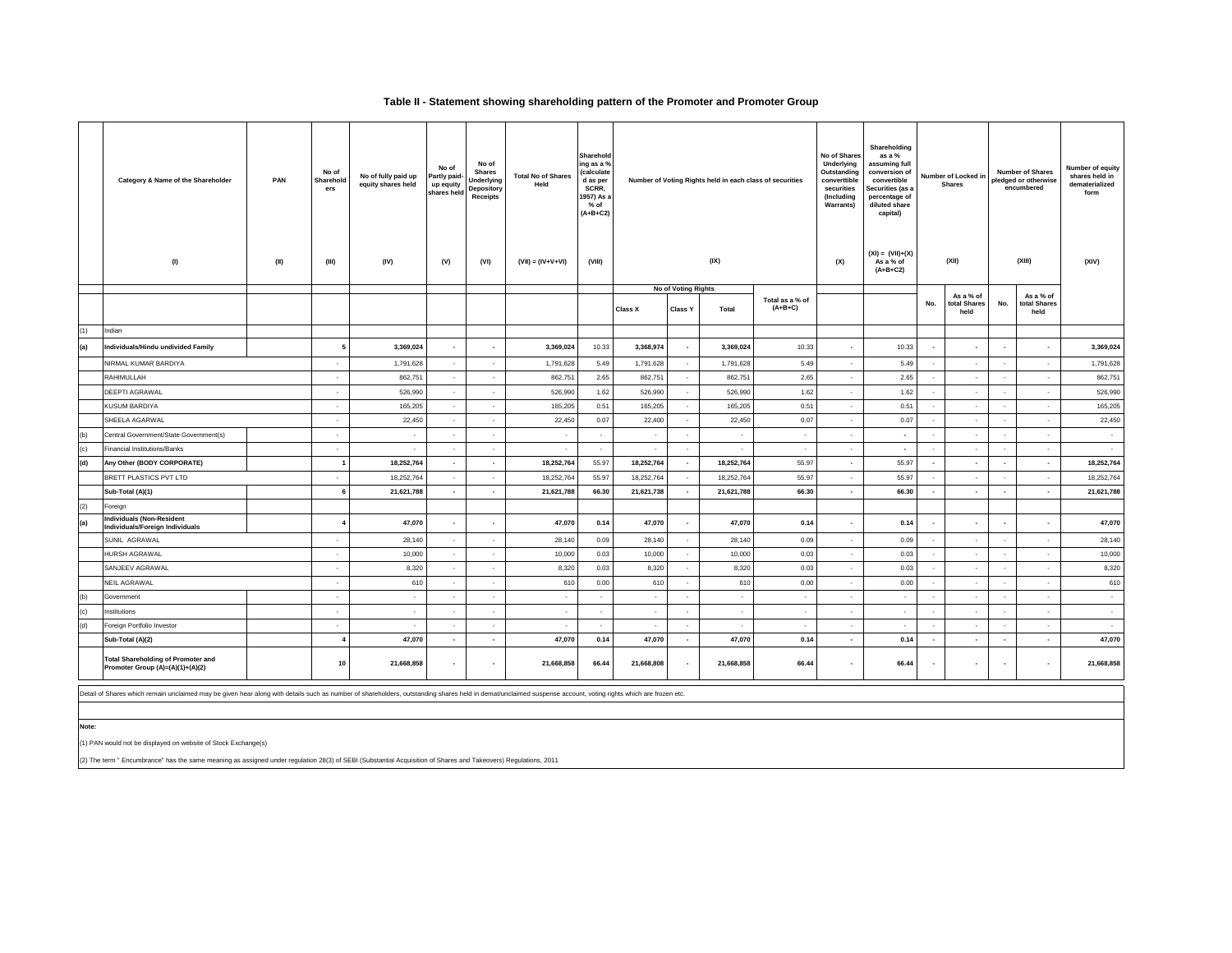#### **Table III - Statement showing shareholding pattern of the Public shareholder**

|     | Category & Name of the Shareholder                                                   | PAN  | No of<br><b>Shareholders</b> | No of fully paid<br>up equity shares<br>held | No of<br>Partly paid-<br>up equity<br>shares held | No of<br>Shares<br><b>Underlying</b><br>Depository<br><b>Receipts</b> | <b>Total No of Shares</b><br>Held | Shareho<br>Iding as<br>a %<br>calculat<br>ed as<br>per<br>SCRR,1<br>957 As<br>a % of<br>$(A+B+C$<br>2) | Number of Voting Rights held in each class of<br>securities |                          |                          |                           | No of Shares<br>Underlying<br>Outstanding<br>converttible<br>securities<br>(Including<br>Warrants) | Shareholding<br>as a %<br>assuming full<br>conversion of<br>convertible<br>Securities (as<br>a percentage<br>of diluted<br>share capital) |                          | Number of<br>Locked in Shares |                          | <b>Number of Shares</b><br>pledged or otherwise<br>encumbered | Number of<br>equity shares<br>held in<br>lematerialize<br>d form |
|-----|--------------------------------------------------------------------------------------|------|------------------------------|----------------------------------------------|---------------------------------------------------|-----------------------------------------------------------------------|-----------------------------------|--------------------------------------------------------------------------------------------------------|-------------------------------------------------------------|--------------------------|--------------------------|---------------------------|----------------------------------------------------------------------------------------------------|-------------------------------------------------------------------------------------------------------------------------------------------|--------------------------|-------------------------------|--------------------------|---------------------------------------------------------------|------------------------------------------------------------------|
|     | (1)                                                                                  | (II) | (III)                        | (IV)                                         | (V)                                               | (VI)                                                                  | $(VII) = (IV+V+VI)$               | (VIII)                                                                                                 |                                                             |                          | (IX)                     |                           | (X)                                                                                                | (XI)                                                                                                                                      |                          | (XII)<br>As a %               | (XIII)                   |                                                               | (XIV)                                                            |
|     |                                                                                      |      |                              |                                              |                                                   |                                                                       |                                   |                                                                                                        |                                                             | No of Voting Rights      |                          | <b>Total as</b><br>a % of |                                                                                                    |                                                                                                                                           | No. (a)                  | of total                      |                          | As a % of<br>No. (a) total Shares                             |                                                                  |
|     |                                                                                      |      |                              |                                              |                                                   |                                                                       |                                   |                                                                                                        | <b>Class X</b>                                              | Class <sup>'</sup>       | Total                    | (A+B+C)                   |                                                                                                    |                                                                                                                                           |                          | <b>Shares</b><br>eld (b)      |                          | held (b)                                                      |                                                                  |
| (1) | <b>Institutions</b>                                                                  |      |                              |                                              |                                                   |                                                                       |                                   |                                                                                                        |                                                             |                          |                          |                           |                                                                                                    |                                                                                                                                           |                          |                               |                          |                                                               |                                                                  |
| (a) | <b>Mutual Funds</b>                                                                  |      | $\sim$                       | $\sim$                                       | $\sim$                                            | $\sim$                                                                | $\sim$                            | $\sim$                                                                                                 | $\sim$                                                      | $\sim$                   | $\sim$                   | $\sim$                    | $\sim$                                                                                             | $\sim$                                                                                                                                    | $\sim$                   | $\sim$                        |                          | $\sim$                                                        | $\sim$                                                           |
| (b) | Venture Capital Funds                                                                |      | $\sim$                       | $\sim$                                       | $\sim$                                            | $\sim$                                                                | $\sim$                            | $\sim$                                                                                                 | in 19                                                       | $\sim$                   | <b>College</b>           | $\sim$                    | $\sim$                                                                                             | $\sim$                                                                                                                                    | $\sim$                   | $\sim$                        | $\sim$                   | $\sim$                                                        | $\sim$                                                           |
| (c) | Alternate Investment Funds                                                           |      | $\overline{1}$               | 285,329                                      | $\hat{\phantom{a}}$                               | $\bullet$                                                             | 285,329                           | 0.87                                                                                                   | 285,329                                                     | $\sim$                   | 285,329                  | 0.87                      | $\sim$                                                                                             | 0.87                                                                                                                                      | $\sim$                   | $\overline{\phantom{a}}$      | $\blacksquare$           | $\sim$                                                        | 285,329                                                          |
| (d) | Foreign Venture Capital Investors                                                    |      | $\sim$                       |                                              | $\sim$                                            | $\sim$                                                                | $\sim$                            |                                                                                                        | $\sim$                                                      | $\sim$                   | $\sim$                   | $\sim$                    | $\sim$                                                                                             | $\sim$                                                                                                                                    | $\sim$                   | $\sim$                        | $\sim$                   | $\sim$                                                        | $\sim$                                                           |
| (e) | Foreign Portfolio Investors                                                          |      | 40                           | 2,572,241                                    | $\sim$                                            | $\sim$                                                                | 2,572,241                         | 7.89                                                                                                   | 2,572,241                                                   | $\sim$                   | 2,572,241                | 7.89                      | $\sim$                                                                                             | 7.89                                                                                                                                      | $\sim$                   | $\sim$                        | $\sim$                   | $\sim$                                                        | 2,572,241                                                        |
|     | MALABAR INDIA FUND LIMITED                                                           |      | $\sim$                       | 1,605,379                                    | $\sim$                                            | $\sim$                                                                | 1,605,379                         | 4.92                                                                                                   | 1,605,379                                                   | $\sim$                   | 1,605,379                | 4.92                      | $\sim$                                                                                             | 4.93                                                                                                                                      | $\sim$                   | $\sim$                        | $\sim$                   | $\sim$                                                        | 1,605,379                                                        |
| (f) | <b>Financial Institutions/Banks</b>                                                  |      | $\overline{3}$               | 2,771                                        | $\sim$                                            | $\sim$                                                                | 2,771                             | 0.01                                                                                                   | 2,771                                                       | $\sim$                   | 2,771                    | 0.01                      | $\sim$                                                                                             | 0.01                                                                                                                                      | $\sim$                   | $\sim$                        | $\sim$                   | $\sim$                                                        | 2,771                                                            |
| (g) | <b>Insurance Companies</b>                                                           |      | $\sim$                       | $\sim$                                       | $\sim$                                            | $\sim$                                                                | $\sim$                            | $\sim$                                                                                                 | $\sim$                                                      | $\sim$                   | $\sim$                   | $\bar{\phantom{a}}$       | $\sim$                                                                                             | $\sim$                                                                                                                                    | $\sim$                   | $\sim$                        | $\sim$                   | $\cdot$                                                       | $\sim$                                                           |
| (h) | Provident Funds/Pension Funds                                                        |      | $\sim$                       | $\sim$                                       | $\sim$                                            | $\sim$                                                                | $\sim$                            | $\sim$                                                                                                 | $\sim$                                                      | $\sim$                   | $\sim$                   | $\sim$                    | $\sim$                                                                                             | $\sim$                                                                                                                                    | $\sim$                   | $\sim$                        | $\sim$                   | $\sim$                                                        | $\sim$                                                           |
| (i) | Any Other (FOREIGN INSTITUTIONAL INVESTOR)                                           |      | $\overline{1}$               | 3,780,583                                    |                                                   | $\sim$                                                                | 3,780,583                         | 11.59                                                                                                  | 3,780,583                                                   | $\sim$                   | 3,780,583                | 11.59                     |                                                                                                    | 11.59                                                                                                                                     |                          |                               |                          |                                                               | 3,780,583                                                        |
|     | NALANDA INDIA FUND LIMITED                                                           |      |                              | 3,780,583                                    | $\overline{\phantom{a}}$                          | $\sim$                                                                | 3,780,583                         | 11.59                                                                                                  | 3,780,583                                                   |                          | 3,780,583                | 11.59                     |                                                                                                    | 11.59                                                                                                                                     |                          |                               | $\sim$                   | $\sim$                                                        | 3,780,583                                                        |
|     | Sub Total (B)(1)                                                                     |      | 45                           | 6,640,924                                    | $\sim$                                            | $\sim$                                                                | 6,640,924                         | 20.36                                                                                                  | 6,640,924                                                   | $\sim$                   | 6,640,924                | 20.36                     | $\sim$                                                                                             | 20.38                                                                                                                                     | $\sim$                   | $\sim$                        | $\sim$                   | $\sim$                                                        | 6,640,924                                                        |
| (2) | Central Government/State Government(s)/President of<br>India                         |      |                              |                                              |                                                   | $\overline{\phantom{a}}$                                              | $\overline{\phantom{a}}$          |                                                                                                        |                                                             | $\overline{\phantom{a}}$ |                          |                           |                                                                                                    |                                                                                                                                           | $\overline{\phantom{a}}$ |                               |                          | $\sim$                                                        | $\overline{\phantom{a}}$                                         |
|     | Sub Total (B)(2)                                                                     |      | $\sim$                       | $\sim$                                       | $\sim$                                            | $\sim$                                                                | $\sim$                            | $\sim$                                                                                                 | $\sim$                                                      | $\sim$                   | $\sim$                   | $\sim$                    | $\sim$                                                                                             | $\sim$                                                                                                                                    | $\sim$                   | $\sim$                        | $\sim$                   | $\sim$                                                        | $\sim$                                                           |
| (3) | <b>Non-Institutions</b>                                                              |      |                              |                                              |                                                   |                                                                       |                                   | $\sim$                                                                                                 |                                                             |                          |                          | $\sim$                    |                                                                                                    | $\sim$                                                                                                                                    |                          |                               |                          |                                                               |                                                                  |
| (a) | i.Individual shareholders holding nominal share capital up to<br>Rs.2 lakhs          |      | 5,838                        | 1,419,546                                    | ÷.                                                | $\sim$                                                                | 1,419,546                         | 4.35                                                                                                   | 1,419,546                                                   | $\sim$                   | 1,419,546                | 4.35                      |                                                                                                    | 4.35                                                                                                                                      |                          |                               |                          | $\sim$                                                        | 1,396,189                                                        |
|     | ii.Individual shareholders holding nominal share capital in<br>excess of Rs. 2 Lakhs |      | 21                           | 1,942,938                                    | $\epsilon$                                        | $\sim$                                                                | 1,942,938                         | 5.96                                                                                                   | 1,942,938                                                   | $\sim$                   | 1,942,938                | 5.96                      | $\sim$                                                                                             | 5.96                                                                                                                                      |                          |                               |                          | $\sim$                                                        | 1,942,938                                                        |
|     | <b>ASHISH KACHOLIA</b>                                                               |      |                              | 475,182                                      | $\sim$                                            | $\sim$                                                                | 475,182                           | 1.46                                                                                                   | 473,637                                                     | $\sim$                   | 475,182                  | 1.46                      | $\sim$                                                                                             | 1.46                                                                                                                                      | $\sim$                   | $\overline{\phantom{a}}$      | $\sim$                   | $\sim$                                                        | 475,182                                                          |
|     | VIJAY KISHANLAL KEDIA                                                                |      |                              | 422,778                                      | $\sim$                                            | $\sim$                                                                | 422,778                           | 1.30                                                                                                   | 347,276                                                     | $\sim$                   | 422,778                  | 1.30                      | $\sim$                                                                                             | 1.30                                                                                                                                      | $\sim$                   | $\sim$                        | $\sim$                   | $\sim$                                                        | 422,778                                                          |
| (b) | NBFCs Registered with RBI                                                            |      | $\mathbf{3}$                 | 2,312                                        | $\sim$                                            | $\sim$                                                                | 2,312                             | 0.01                                                                                                   | 3,376                                                       | $\sim$                   | 2,312                    | 0.01                      | $\sim$                                                                                             | 0.01                                                                                                                                      | $\sim$                   | $\sim$                        | $\sim$                   | $\sim$                                                        | 2,312                                                            |
| (c) | <b>Employee Trusts</b>                                                               |      | $\sim$                       | $\sim$                                       | $\sim$                                            | $\sim$                                                                | $\sim$                            | $\sim$                                                                                                 | $\sim$                                                      | $\sim$                   | $\sim$                   | $\sim$                    | $\sim$                                                                                             | $\sim$                                                                                                                                    | $\sim$                   | $\sim$                        | $\sim$                   | $\sim$                                                        | $\sim$                                                           |
| (d) | Overseas Depositories (Holding DRs)(Balancing figure)                                |      | $\overline{\phantom{a}}$     | $\overline{\phantom{a}}$                     | $\sim$                                            | $\sim$                                                                | $\overline{\phantom{a}}$          | $\sim$                                                                                                 | $\sim$                                                      | $\overline{\phantom{a}}$ | $\overline{\phantom{a}}$ | $\sim$                    | $\sim$                                                                                             | $\sim$                                                                                                                                    | $\overline{\phantom{a}}$ | $\overline{\phantom{a}}$      | $\sim$                   | $\sim$                                                        | $\overline{\phantom{a}}$                                         |
| (e) | Any Other                                                                            |      | 366                          | 923,976                                      | $\sim$                                            | $\sim$                                                                | 923,976                           | 2.83                                                                                                   | 923,976                                                     | $\sim$                   | 923,976                  | 2.83                      | $\sim$                                                                                             | 2.83                                                                                                                                      | $\sim$                   | $\sim$                        | $\sim$                   | $\sim$                                                        | 920,676                                                          |
|     | (i) NON RESIDENT INDIANS                                                             |      | 119                          | 270,500                                      | $\sim$                                            | $\sim$                                                                | 270,500                           | 0.83                                                                                                   | 270,500                                                     | $\sim$                   | 270,500                  | 0.83                      | $\sim$                                                                                             | 0.83                                                                                                                                      | $\sim$                   | $\sim$                        | $\sim$                   | $\sim$                                                        | 267,800                                                          |
|     | (ii) NON RESIDENT INDIAN NON REPATRIABLE                                             |      | 57                           | 36,168                                       | $\sim$                                            | $\sim$                                                                | 36,168                            | 0.11                                                                                                   | 36,168                                                      |                          | 36,168                   | 0.11                      |                                                                                                    | 0.11                                                                                                                                      | $\sim$                   | $\tilde{\phantom{a}}$         | $\sim$                   | $\sim$                                                        | 36,168                                                           |
|     | (ii) CLEARING MEMBERS                                                                |      | 17                           | 5,609                                        | $\sim$                                            | $\sim$                                                                | 5,609                             | 0.02                                                                                                   | 5,609                                                       | $\sim$                   | 5,609                    | 0.02                      | $\sim$                                                                                             | 0.02                                                                                                                                      | $\sim$                   | $\sim$                        | $\sim$                   | $\sim$                                                        | 5,609                                                            |
|     | (iv) BODIES CORPORATES                                                               |      | 172                          | 609,476                                      | $\sim$                                            | $\sim$                                                                | 609,476                           | 1.87                                                                                                   | 609,476                                                     | $\sim$                   | 609,476                  | 1.87                      | $\sim$                                                                                             | 1.87                                                                                                                                      | $\sim$                   | $\sim$                        | $\sim$                   | $\sim$                                                        | 608,876                                                          |
|     | (v) Trust                                                                            |      | $\overline{1}$               | 2,223                                        |                                                   |                                                                       | 2,223                             | 0.01                                                                                                   | 2,223                                                       |                          | 2,223                    | 0.01                      |                                                                                                    | 0.01                                                                                                                                      |                          |                               |                          |                                                               | 2,223                                                            |
|     | Sub Total (B)(3)                                                                     |      | 6,228                        | 4,288,772                                    | $\sim$                                            |                                                                       | 4,288,772                         | 13.16                                                                                                  | 4,289,836                                                   |                          | 4,288,772                | 13.15                     |                                                                                                    | 13.15                                                                                                                                     | $\overline{\phantom{a}}$ | $\overline{\phantom{a}}$      | $\overline{\phantom{a}}$ | $\overline{\phantom{a}}$                                      | 4,262,115                                                        |
|     | Total Public Shareholding (B) = $(B)(1)+(B)(2)+(B)(3)$                               |      | 6.273                        | 10.929.696                                   | $\blacksquare$                                    |                                                                       | 10.929.696                        | 33.54                                                                                                  | 10,930,760                                                  |                          | 10,929,696               | 33.51                     |                                                                                                    | 33.51                                                                                                                                     | $\overline{\phantom{a}}$ | $\overline{\phantom{a}}$      | $\blacksquare$           | $\blacksquare$                                                | 10.903.039                                                       |

Details of shareholders acting as persons in Concert including their shareholding (No. and %)

Details of Shares which remain unclaimed may be given hear along with details such as number of shareholders, outstanding shares held in demat/unclaimed suspense account, voting rights which are frozen etc.

**Note:**

(1) PAN would not be displayed on website of Stock Exchange(s).

(2) The above format needs to be disclosed along with the name of following persons:

Institutions/Non Institutions holding more than 1% of total number of shares.

(3) W.r.t. the information pertaining to Depository Receipts, the same may be disclosed in the respective columns to the extent information available and the balance to be disclosed as held by cus